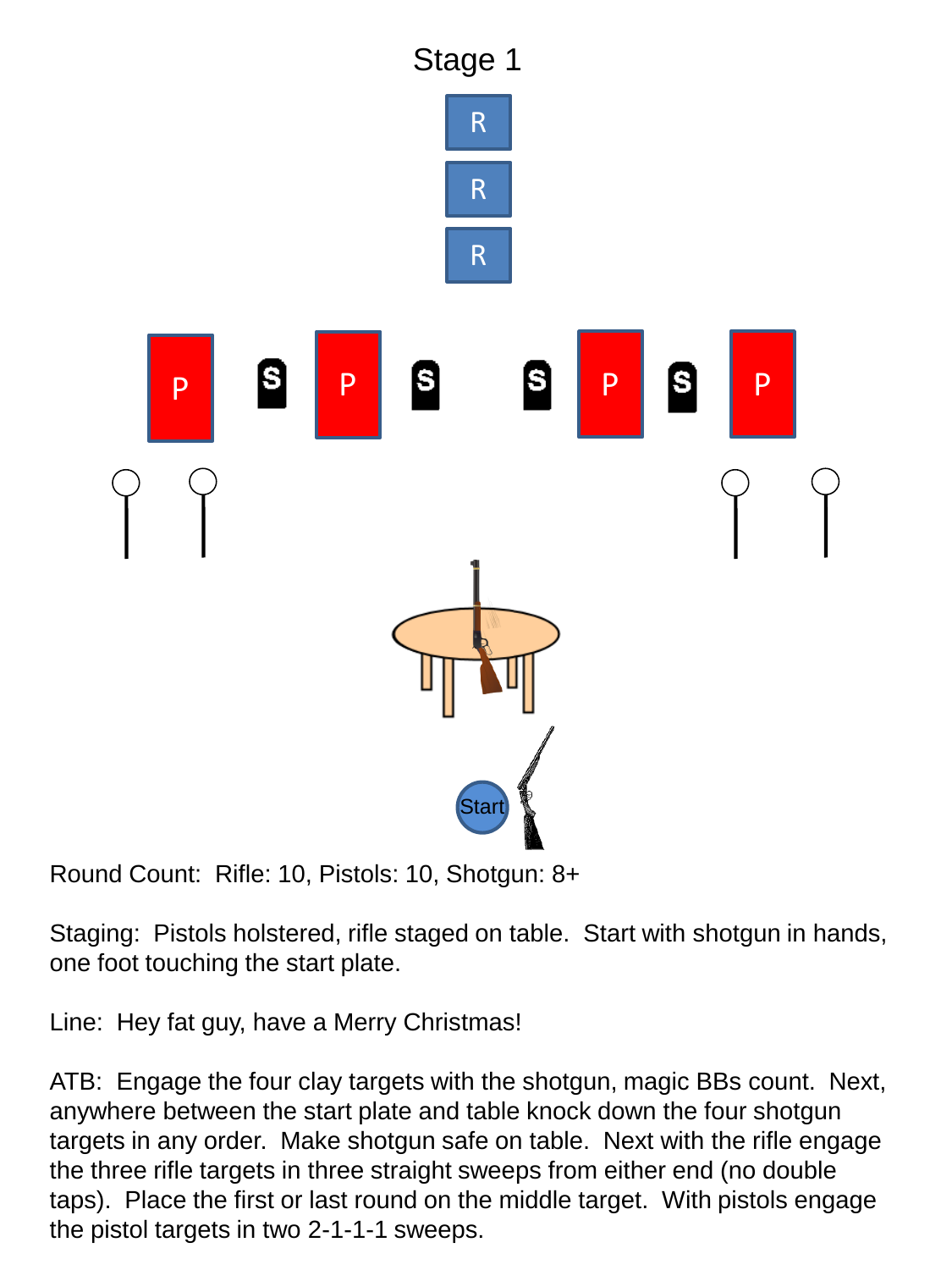

Staging: Pistols holstered, rifle and shotgun staged on table. Start behind table, both hands touching, but not holding a gun.

Line: What the heck are deer doing on the roof!

ATB: Shooter's choice of gun order, but rifle can't be last. With the rifle engage the rifle targets in a double tap Nevada sweep, starting on any target. With pistols engage the pistol targets in a ten round Nevada sweep, starting on either end. With the shotgun knock down the four shotgun targets in any order.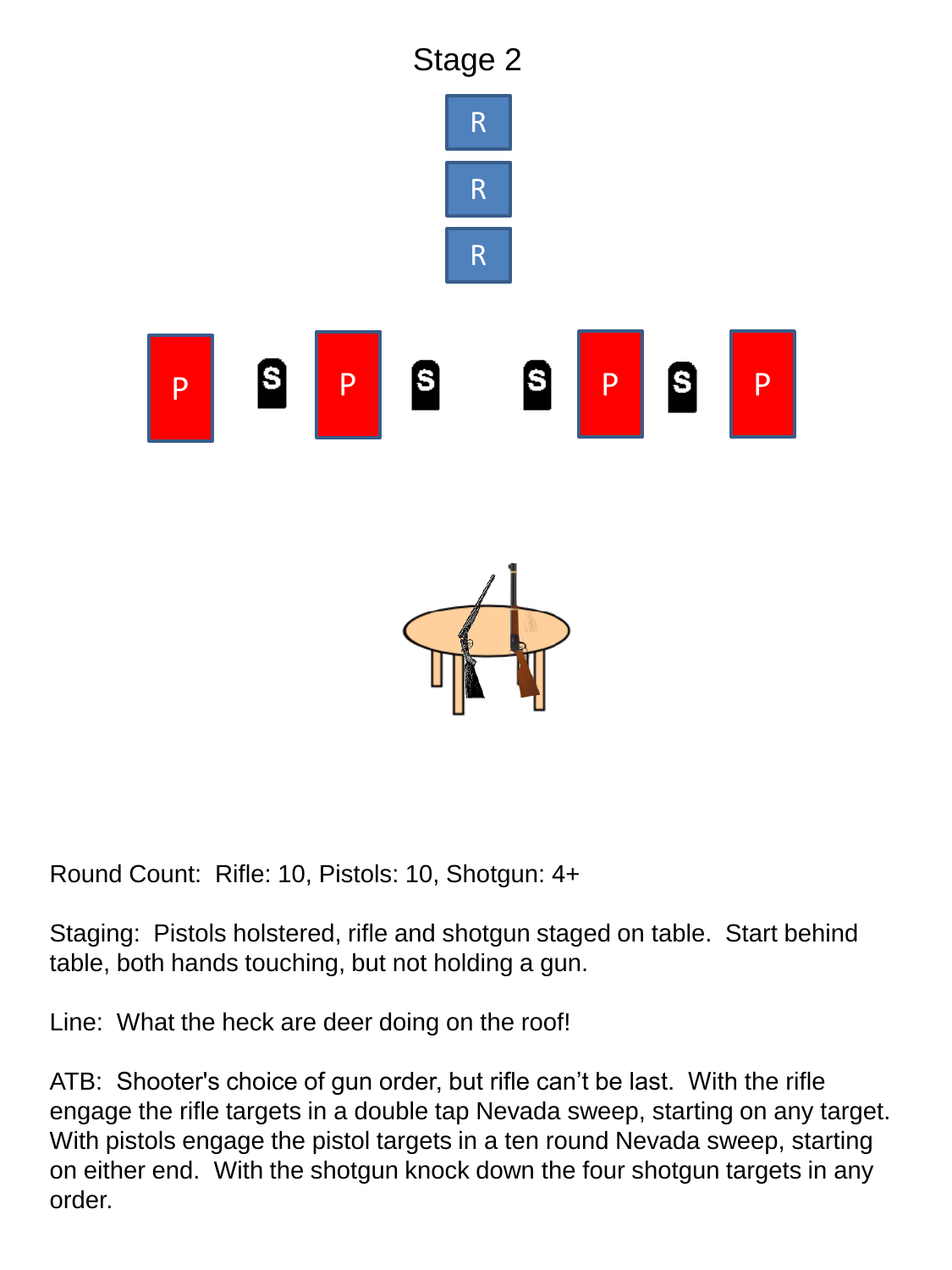

Staging: Pistols holstered, rifle staged on right table and shotgun staged on either left or right table. Start standing behind table of choice, both hands on table, not touching a gun. Gun order will be shotgun, pistol, rifle, shotgun or shotgun, rifle, pistol, shotgun.

Line: I get the feeling someone is watching us!

ATB: If starting at the left table, first use the shotgun to knock down the two shotgun targets at that position. Next with pistol engage the pistol targets in a progressive sweep, i.e., 1 on 1, 2 on 2, 3 on 3, and 4 on 4. Take shotgun to right table and make safe. With the rifle engage the rifle targets per the pistol instructions. Finally, with the shotgun knock down the two shotgun targets.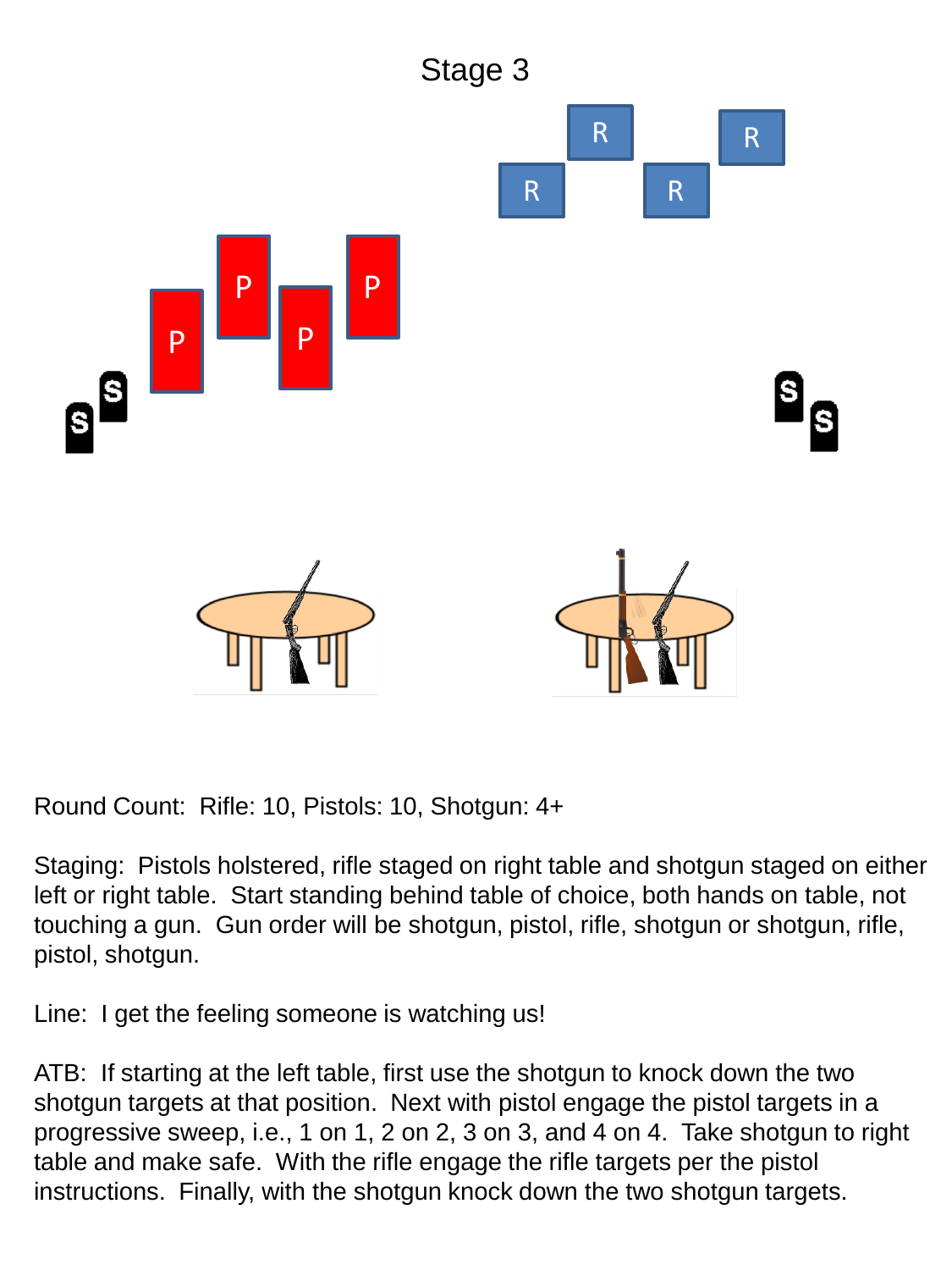

Staging: Pistols holstered, rifle and shotgun staged on right table. Start standing behind table of choice, both hands on your hat.

Line: I hear you've been naughty, Santa's pissed!

ATB: If starting at the left table, with pistol, starting on either end, engage the pistol targets in a degrading sweeps, i.e., 1, 2, 3, 4 - 1, 2, 3 - 1, 2 - 1. Move to the right table and with the rifle engage the rifle targets per the pistol instructions. Lastly, with the shotgun knock down the two shotgun targets.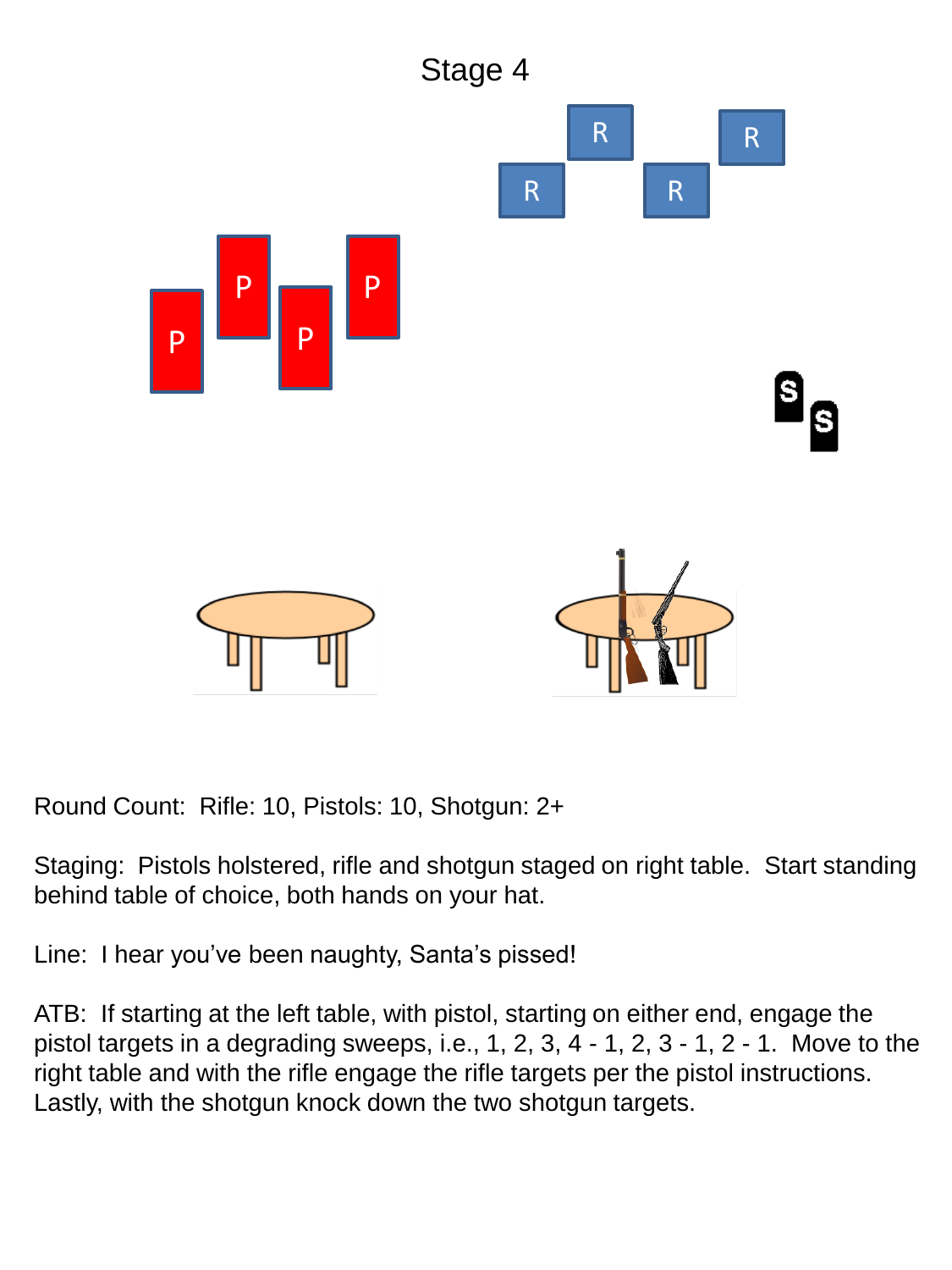

Staging: Pistols holstered, rifle stage on middle table and shotgun staged on the right table. Start standing behind either left or right table holding gift box in both hands.

Line: It is better to give; but I still like getting!

ATB: Place box on table. If starting behind left table, with first pistol, starting on either end, engage pistol targets by double tapping the two end targets, then place one round on the middle target. Repeat instructions with the second pistol. Move to middle table and with rifle engage rifle targets per pistol instructions. Move to the right table and with the shotgun knock down the shotgun targets in any order.